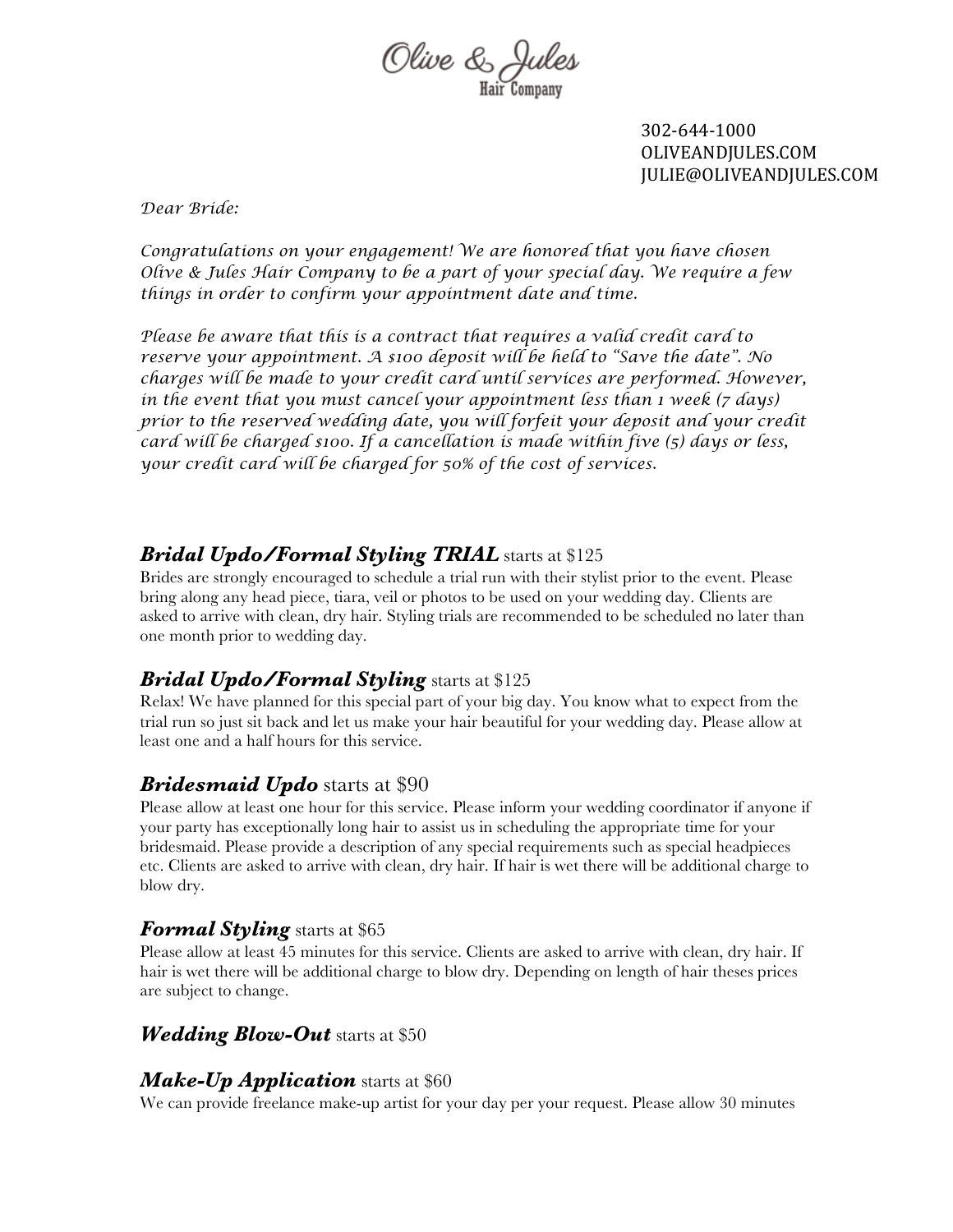for this service. Brides are strongly encouraged to schedule a trial run with their make-up artist prior to the event. Eyelash Extensions are an additional charge and must be requested in advance for availability.

### *For the Groom & the Groomsmen*

Men's barber cuts are available for \$35. Please allow 30-45 minutes for this service. Clients are shampooed in our relaxing shampoo area and treated to cucumbers on the eyes, hand moisturizer with hot steamed towels and our renowned scalp massage.

# *On-Site*

Onsite booking prices will be applied to each individual service based on travel time starting at \$100 per stylist and will be adjusted based on length of travel. Please discuss these charges with your stylist prior to booking. 20 % gratuity will be automatically applied to all onsite weddings.

# *Scheduling & Booking Appointments*

Advance booking is strongly encouraged so that we can accommodate all of your appointments and meet your desired scheduling. We understand that changes to your schedule are a part of the planning process and we will make every effort to accommodate these changes, subject to appointment availability. Your appointment date and services will be secured when the signed contract and deposit have been received. All bookings are made on a first come first serve basis. The reservation(s) will be canceled if payment and the signed contract are not received in a timely manner.

# *Cancellation Policy*

**Any changes or cancellations must be made no later than 1 week before the date of the event.** Any cancellations on the service date will result in a full charge for the appointment. Appointment services and times cannot be changed on the day of the scheduled appointments. Doing so will result in the loss of the appointment and a full charge for the service will be incurred.

# *Late Arrivals*

Tardiness results in scheduling and service conflicts for you and for other clients following your appointment(s). If the scope of the original contract cannot be fulfilled due to client's tardiness, services may be reduced; however, clients are liable for the original amount. If any member of the wedding party is more than 30 minutes late, the assumption will be that the client is a "no-show." This will result in the client forfeiting all deposits and your credit card will be charged 100% of the total services.

\* Wedding / Spa parties are not eligible for any other promotions, coupons or discounts on quoted prices.

# *Payment & Deposit*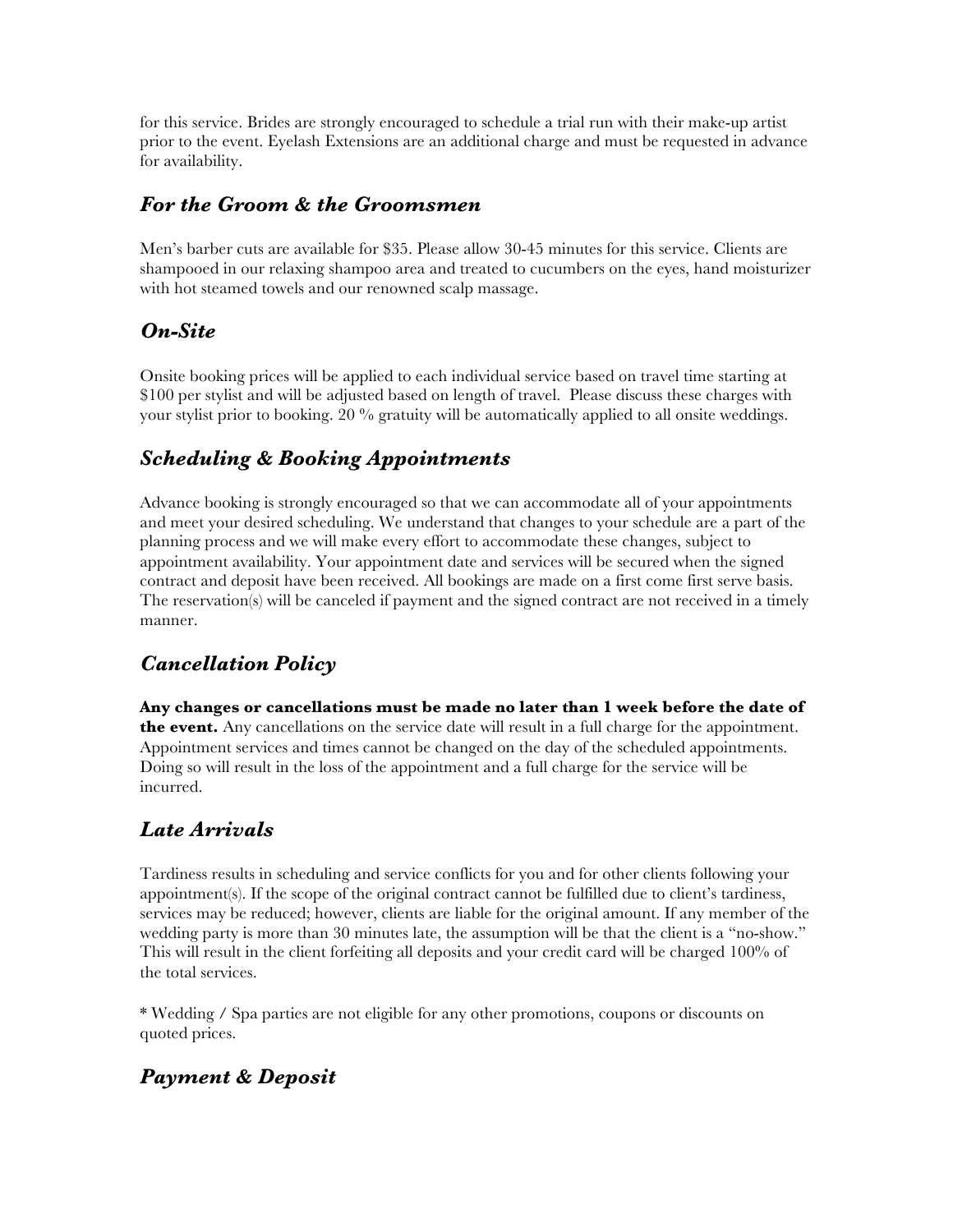Payments can be made by Cash, Check, or any form of Credit or Debit card on the day of services.

I consent to having the deposit processed if I decide to cancel within 1 week prior to the wedding date. I understand that the deposit will not be refunded upon cancellation unless 7 days notice is provided. I understand that no refund will be given for members of the wedding party who miss their appointment on the day of the event.

Signature \_\_\_\_\_\_\_\_\_\_\_\_\_\_\_\_\_\_\_\_\_\_\_\_\_\_\_\_\_\_\_\_\_\_\_\_\_\_\_\_\_\_\_\_\_\_\_\_\_

# **Tips for a flawless wedding day experience**

• Arrive with clean dry hair if hair is curly or frizzy hair must be straightened or precurled for updos or curls (discuss this with stylist during trial)

\*For optimal styling it is recommended brides come in for a blowout the evening before

- Arrive with a clean face for the best makeup application
- Wear a button down shirt
- Arrive 15 minutes before appointment time
- Bring in pictures if there is a special style you're looking for
- Be sure to bring all hair accents, head pieces, etc.

*In order to expedite your booking, please complete the following form. Don't hesitate to contact our wedding coordinator at 302-644-1000 if you have any questions. We look forward to working with you.* 

Bride Information

Wedding Date: \_\_\_\_\_\_\_\_\_\_\_\_\_ (mm/dd/yr)

In Salon\_\_\_\_\_ or Onsite\_\_\_\_\_\_

If onsite what location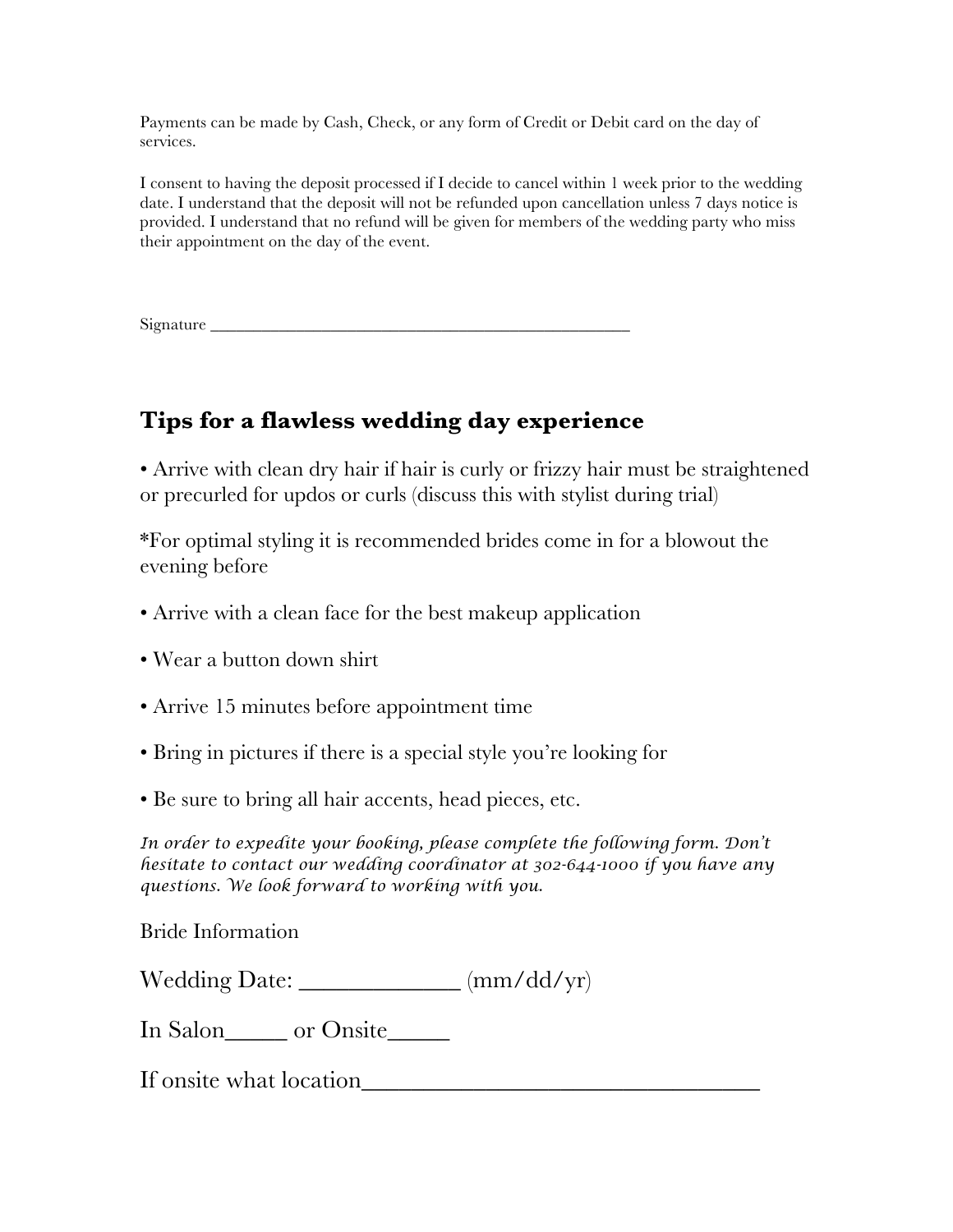#### Brides Name:

| Cell Phone:<br>Alternative                          |                                                                                                                                                                                        |
|-----------------------------------------------------|----------------------------------------------------------------------------------------------------------------------------------------------------------------------------------------|
|                                                     |                                                                                                                                                                                        |
|                                                     |                                                                                                                                                                                        |
|                                                     |                                                                                                                                                                                        |
|                                                     |                                                                                                                                                                                        |
|                                                     |                                                                                                                                                                                        |
|                                                     |                                                                                                                                                                                        |
|                                                     |                                                                                                                                                                                        |
|                                                     |                                                                                                                                                                                        |
|                                                     |                                                                                                                                                                                        |
|                                                     |                                                                                                                                                                                        |
|                                                     |                                                                                                                                                                                        |
|                                                     |                                                                                                                                                                                        |
|                                                     |                                                                                                                                                                                        |
|                                                     |                                                                                                                                                                                        |
|                                                     |                                                                                                                                                                                        |
|                                                     |                                                                                                                                                                                        |
|                                                     |                                                                                                                                                                                        |
|                                                     |                                                                                                                                                                                        |
|                                                     |                                                                                                                                                                                        |
|                                                     | Services                                                                                                                                                                               |
| Members of Wedding Party and Exact Services Needed: | Number in Wedding Party booked for salon services: _____________<br>Bridal Services (circle all that apply): Practice Up-do Wedding Make-up Wedding Up-do Date of<br>Position in Party |

\_\_\_\_\_\_\_\_\_\_\_\_\_\_\_\_\_\_\_\_\_\_\_\_\_\_\_\_\_\_\_\_\_ \_\_\_\_\_\_\_\_\_\_\_\_\_\_\_\_\_\_\_\_\_\_\_\_\_\_\_ \_\_\_\_\_\_\_\_\_\_\_\_\_\_\_\_\_\_\_\_\_\_\_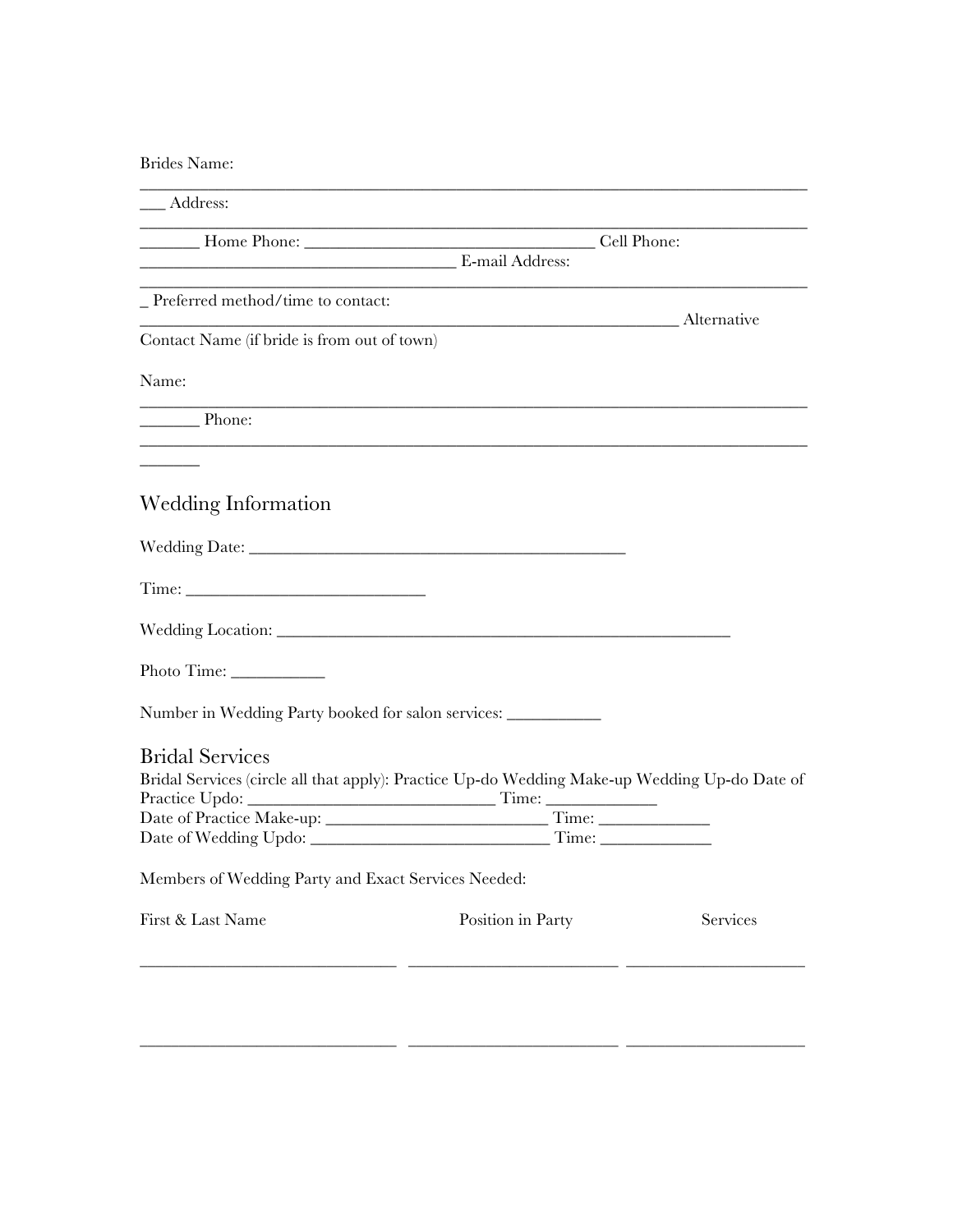What is your preferred time of departure?

 $\overline{a}$ 

 $\overline{a}$ 

 $-$ 

 $\overline{a}$ 

<u> 1989 - Johann Stone, fransk politik (</u>

<u> 1999 - Jan James James, amerikansk politik (d. 1989)</u>

Are there any special requests for this day?

Credit card Information: \_\_\_\_ Visa \_\_\_\_MasterCard \_\_\_\_ Discover \_\_\_\_\_ Am. Express Name on Card:  $---$